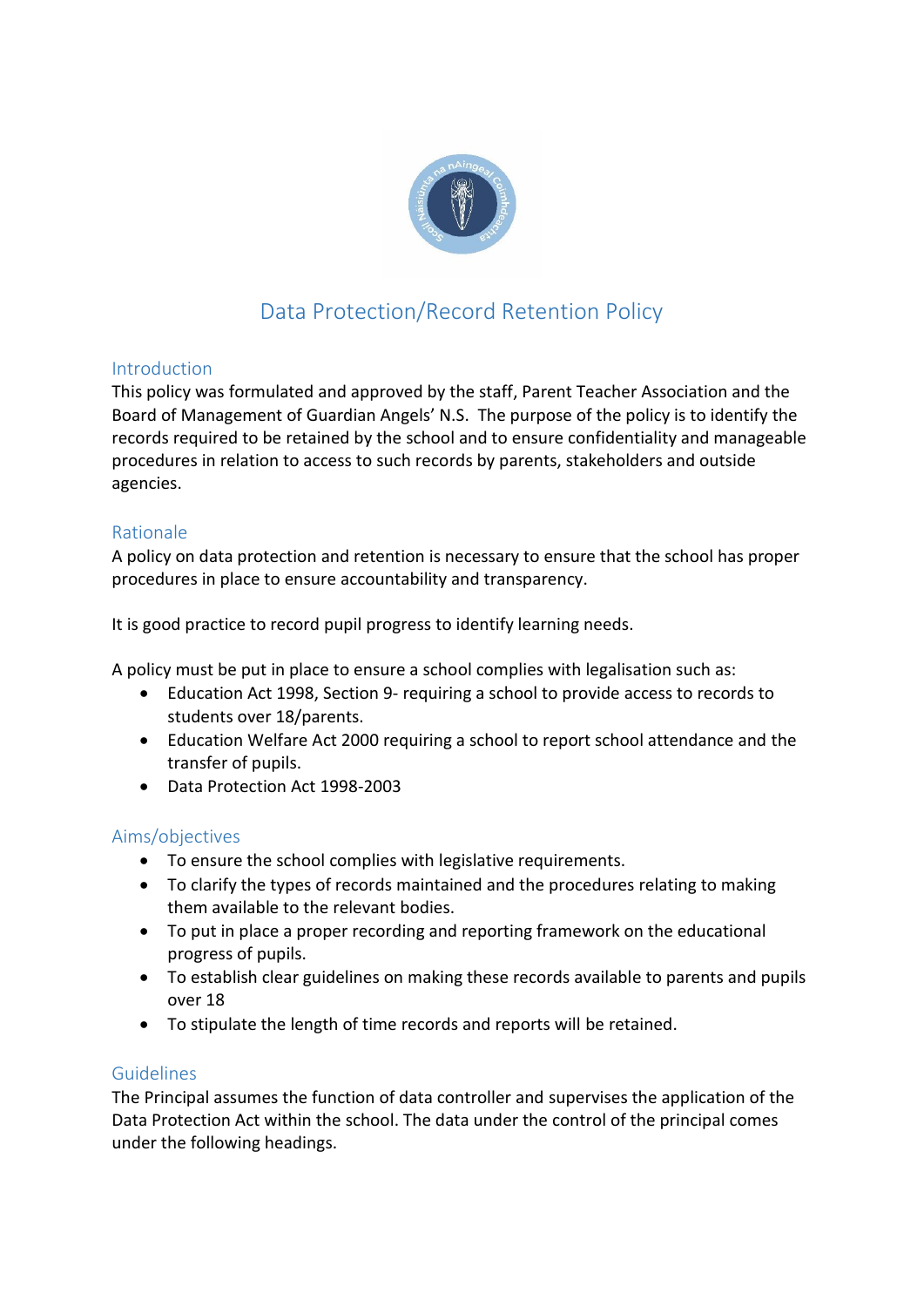## 1. Personal Data

This data relates to personal details of the students/staff such as name, address, date of birth, gender, medical details, dietary information, P.P.S. No., Parents and Guardians details. These are kept in the Secretary's office, the Principal's office teacher filing cabinets, Aladdin Schools, and the Primary Online Data Base (POD).

#### 2. Sensitive Data

- Ethnic origin, nationality, and religious beliefs
- Personal and sensitive data are stored in Secretary's office, the Principal's Office, Aladdin Schools, and the Primary Online Data Base (POD).

Details of all personal data which will be held, the format in which it will be held and the purpose(s) for collection the data in each case.

The personal data records held by the school may include:

## *Staff records*

These may include:

- Name, address and contact details, PPS number
- Original records of application and appointment
- Record of appointments to promoted posts
- Details of approved absences (career breaks, parental leave, study leave etc.)
- Details of work record (qualifications, classes taught, subjects etc.)
- Details of complaints and/or grievances including consultations or competency discussions, action/improvement/evaluation plans and record of progress.

**Note:** a record of grievances may be maintained which is distinct from and separate to individual personnel files.

Records will be kept manually within a filing system and on computer record (database) or both.

Purpose for keeping staff records may include: to facilitate the payment of staff, to facilitate pension payments in the future, a record of promotions made etc.

#### *Student records*

These may include:

- Information which may be sought and recorded at enrolment, including:
- name, address and contact details, PPS number
- names and addresses of parents/guardians and their contact details
- religious belief
- racial, ethnic or national origin
- membership of the traveller community, where relevant
- any relevant special conditions (e.g. special educational needs, health issues etc.) which may apply
- Information on previous academic records
- Psychological assessments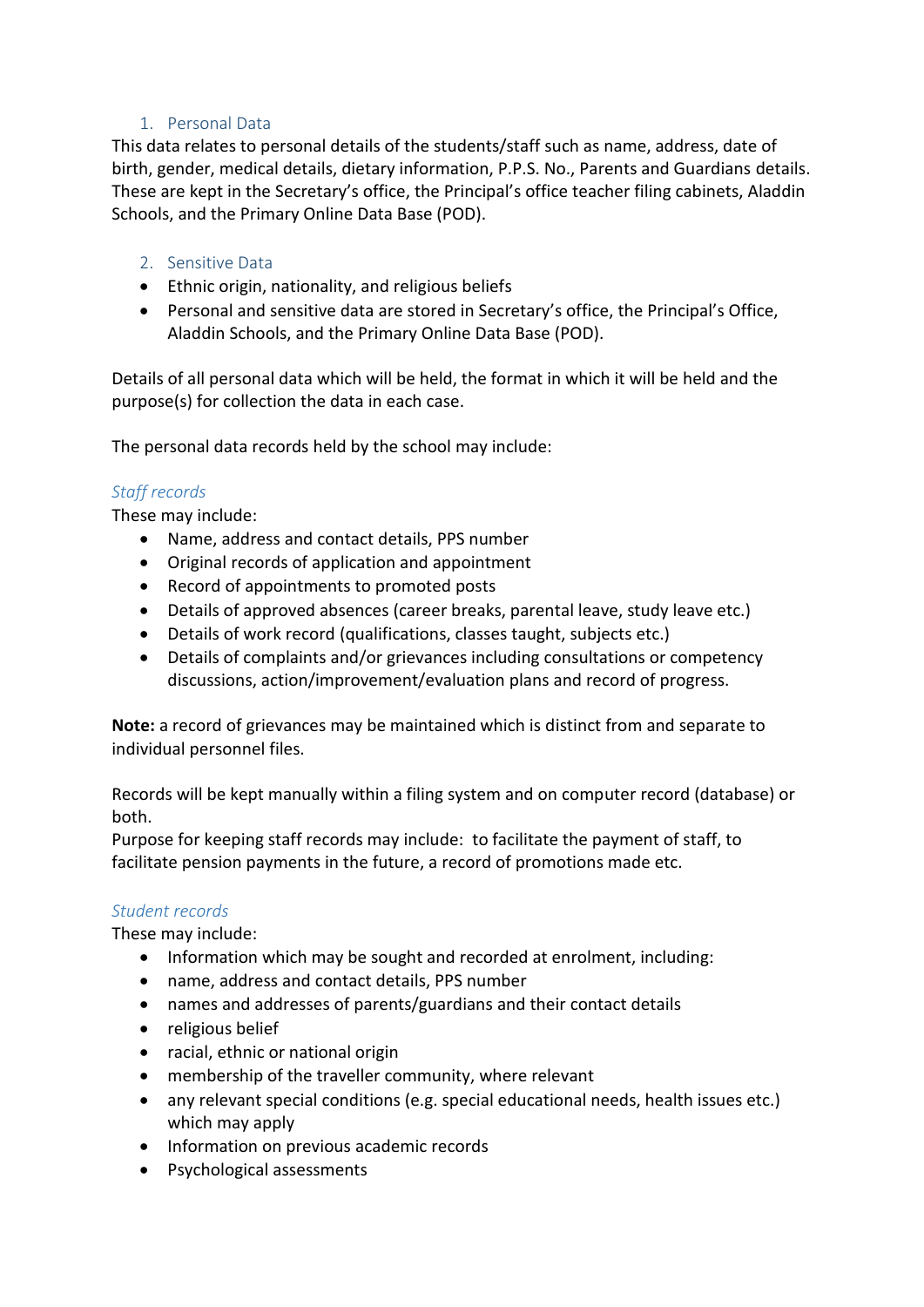- Academic record-subjects studied, class assignments, examination results as recorded on official school reports
- Records of significant achievements
- Records of disciplinary issues and/or sanctions imposed
- Other records e.g. records of any serious injuries/accidents etc.
- Aladdin Schools
- Mathletics

Pupil records will be kept manually within a filing system and on computer record (database) or both.

Purpose for keeping student records may include: to enable each student to develop his/her full potential, to comply with legislative or administrative requirements, to ensure that eligible students can benefit from the relevant additional teaching or financial supports, to support the provision of religious instruction, to enable parent/guardians to be contacted in the case of emergency etc.

#### *Board of Management records*

These may include:

- Name, address and contact details of each member of the board of management
- Records in relation to appointments to the board
- Minutes of board of management meetings and correspondence to the board this may include references to particular individuals.

Records will be kept manually within a filling system and on computer record (database) or both.

Purpose for keeping board of management records may include: a record of board appointments, documenting decisions made by the board etc.

#### Administrative data

- Attendance Reports, Registers.
- Accident Report Book
- Administration of Medicines Indemnity Form.
- POD-Primary Online Data Base
- Aladdin Schools data base Mathletics

#### Access to records

The following will have access where relevant and appropriate to the data listed above.

- Parents/guardians
- Past pupils over 18.
- Tusla-Child and Family Agency
- Designated school personnel.
- Department of Education and Skills.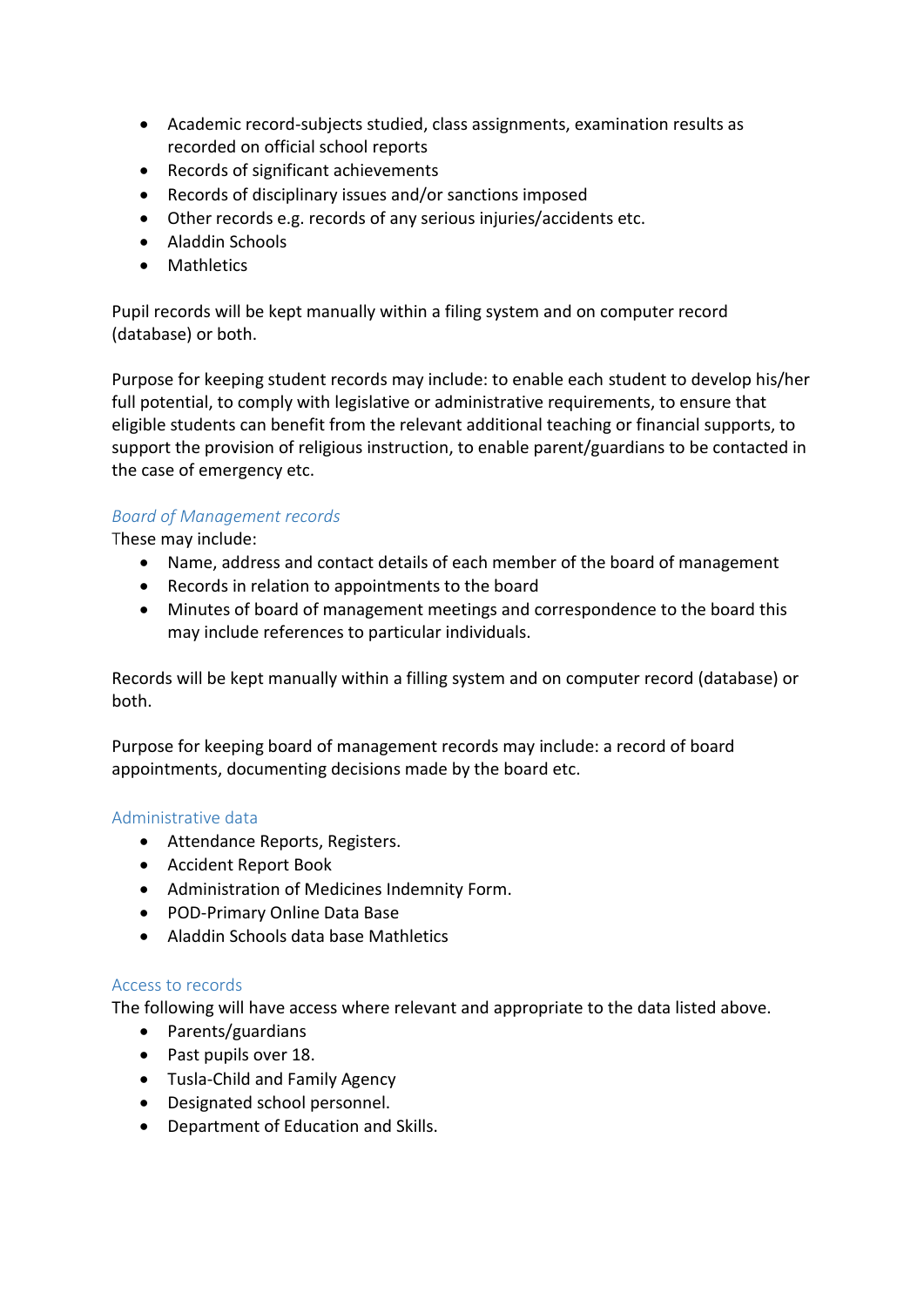- First and second level schools (where relevant). An Education passport is provided to all schools receiving  $6<sup>th</sup>$  class pupils at the end of their time in the school.
- A parental authorisation form must be completed by parents in the event of data being transferred to outside agencies such as health professionals etc.
- Outside agencies requesting access to records must do so in writing giving seven days notice. Parents/Guardians can make such a request either by phone or in writing.
- A standardised school report form is used and is issued by post in late June.

## Storage

Records are kept for a minimum of 7 years. Standardised Tests Booklets are shredded after one year but the raw score, stens and percentiles are kept on record until past pupils reach 25 years of age.

Pupil Profiles are held on Aladdin schools and on the POD system. Child protection files are held by the DLP.

All completed school roll books are stored in a strong room. Access to these stored files is restricted to authorised personnel only. For computerised records, systems are password protected.

#### Success criteria

- Compliance with Data Protection Act and Statue of Limitations Act.
- Easy access to records.
- Framework in place for ease of compilation and reporting.
- Manageable storage of records.

## Roles and responsibilities

The whole school staff, under the direction of the data controller will implement and monitor this policy. Individual teachers will design, administer and record all in-class testing. The Principal will ensure records are maintained and stored, particularly the records of students transferring to another school.

## *The eight rules of data protection*

All personal data records held by the school are obtained, processed, used and retained in accordance with the following eight rules of data protection (based on the Data Protection Acts):

- 1. Obtain and process information fairly
- 2. Keep it only for one or more specified, explicit and lawful purposes
- 3. Use and disclose it only in ways compatible with these purposes
- 4. Keep it safe and secure
- 5. Keep it accurate, complete and up-to-date
- 6. Ensure that it is adequate, relevant and not excessive
- 7. Retain it for no longer than is necessary for the purpose or purposes
- 8. Give a copy of his/her personal data to that individual on request.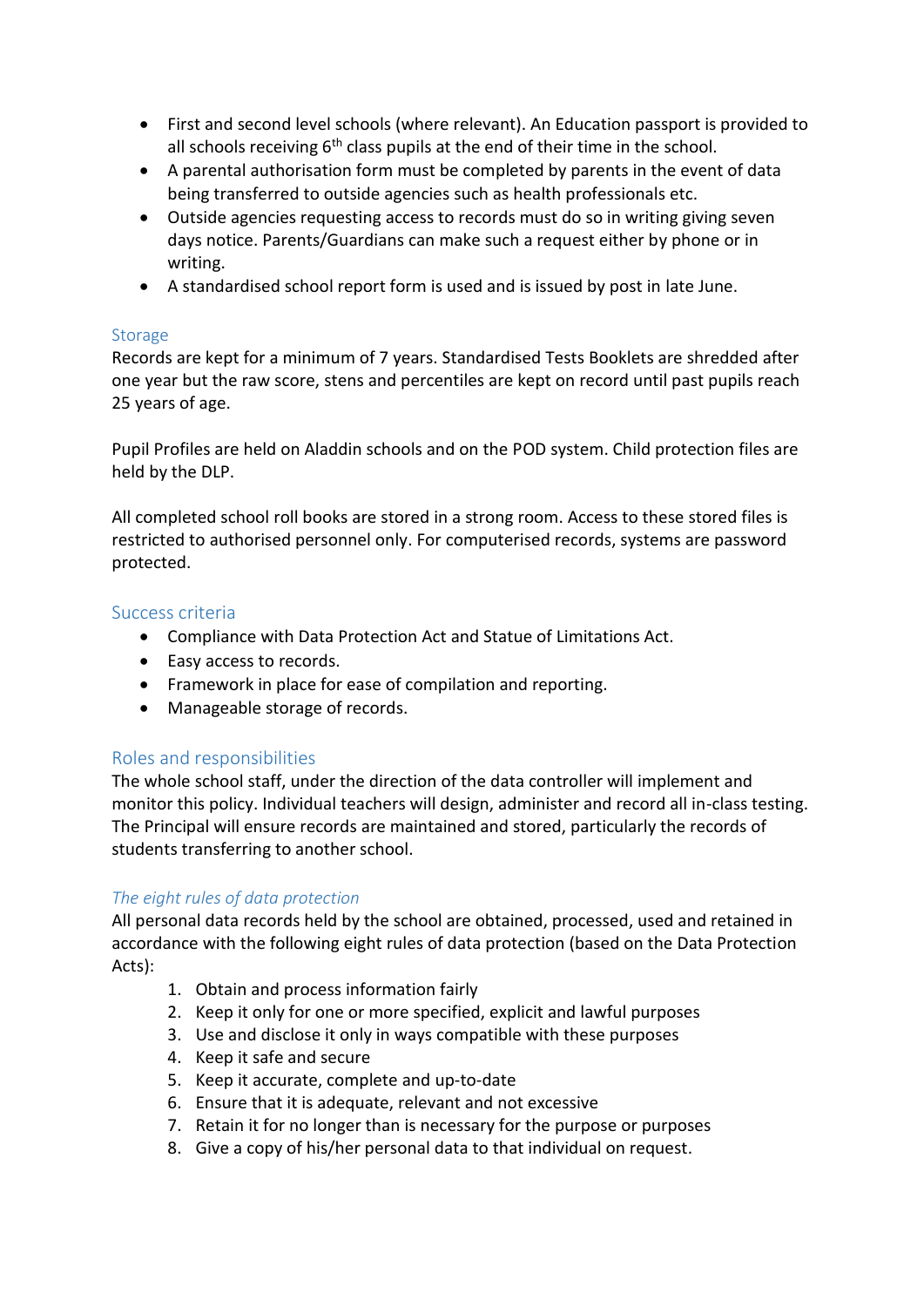Data protection policy and its implications will be considered in the review of the following policies:

- Child Protection Policy
- Admission policy
- Anti-Bullying Policy
- Code of Behaviour

#### References

Data Protection Commission website Education Act S 9.(g) 1998 Education Welfare Act s.20,21, 28 2000. Data Protection Acts 1998- 2003. Freedom of Information Act 1997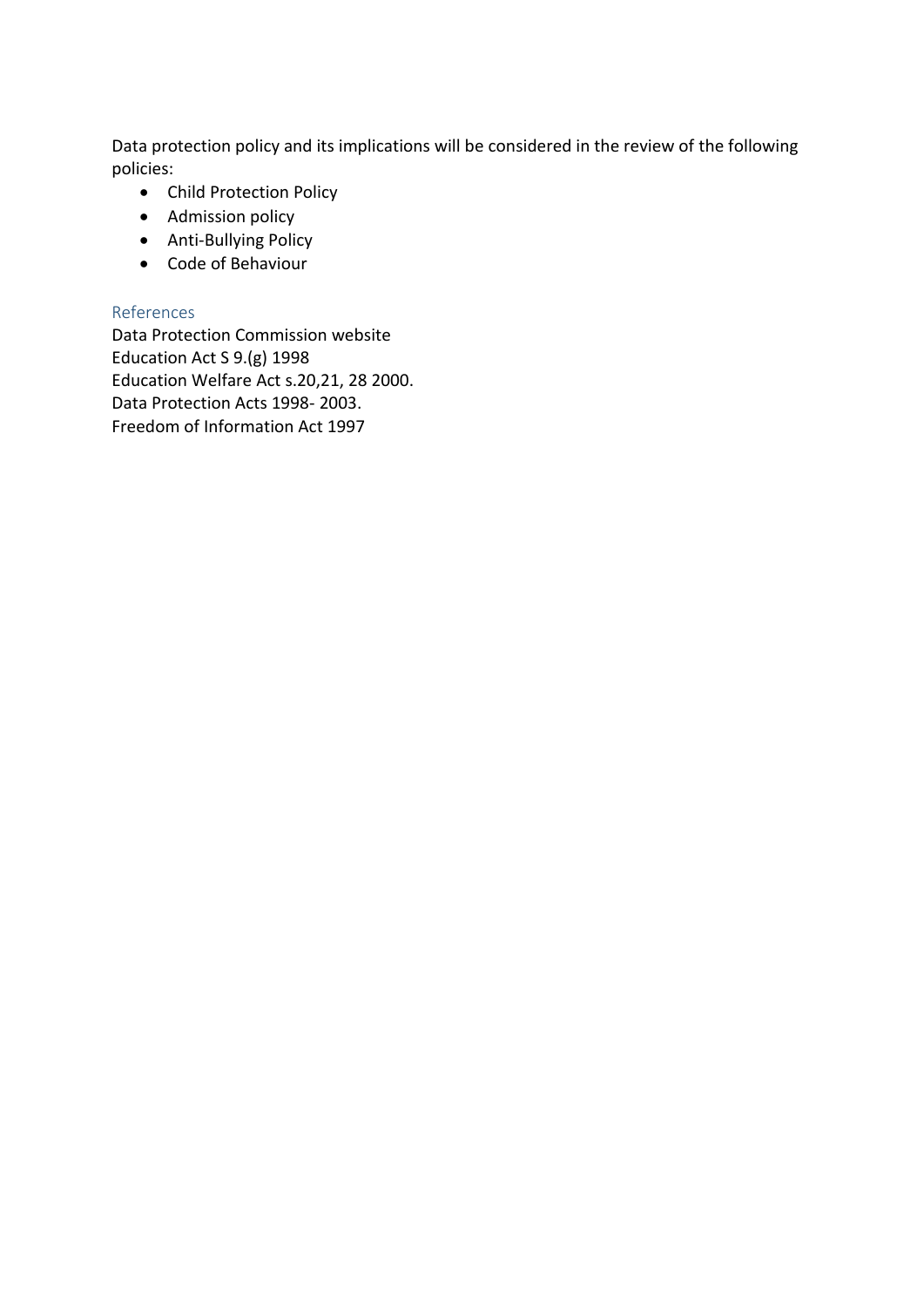#### RETENTION SCHEDULE

| <b>PUPILS</b>                                                                                                                                | <b>RETENTION PERIODS</b>                                                                                                         |
|----------------------------------------------------------------------------------------------------------------------------------------------|----------------------------------------------------------------------------------------------------------------------------------|
| School Register / Roll Books<br><b>Enrolment Forms</b><br>Disciplinary notes<br>Test Results - Standardised<br>Psychological Assessments etc | Indefinitely<br>Hold until Pupil is 25 Years<br><b>Never Destroy</b><br>Hold until pupil is 25 Years                             |
| <b>SEN Files /IEPS</b><br><b>Accident Reports</b>                                                                                            | Never Destroy                                                                                                                    |
|                                                                                                                                              | <b>Never Destroy</b>                                                                                                             |
| <b>Child Protection Reports/Records</b><br>S.29 Appeals                                                                                      | <b>Never Destroy</b>                                                                                                             |
|                                                                                                                                              | <b>Never Destroy</b>                                                                                                             |
|                                                                                                                                              | <b>Never Destroy</b>                                                                                                             |
| <b>INTERVIEW RECORDS FOR STAFF</b>                                                                                                           | <b>RETENTION PERIODS</b>                                                                                                         |
| Interview Board + Marking Scheme +<br>Board of Management notes (for<br>unsuccessful candidates)                                             | 18 months from close of competition<br>plus 6 months in case Equality<br>Tribunal need to inform school that a<br>claim is taken |
| <b>STAFF RECORDS</b>                                                                                                                         | <b>RETENTION PERIODS</b>                                                                                                         |
| Contract of Employment, teaching<br>Council Registration, Vetting Records etc                                                                | Retention for duration of<br>employment + 7 years                                                                                |
| Accident / Injury at work Reports                                                                                                            | (6 years to make a claim against the<br>school plus 1 yr for proceedings to be<br>served on school)                              |